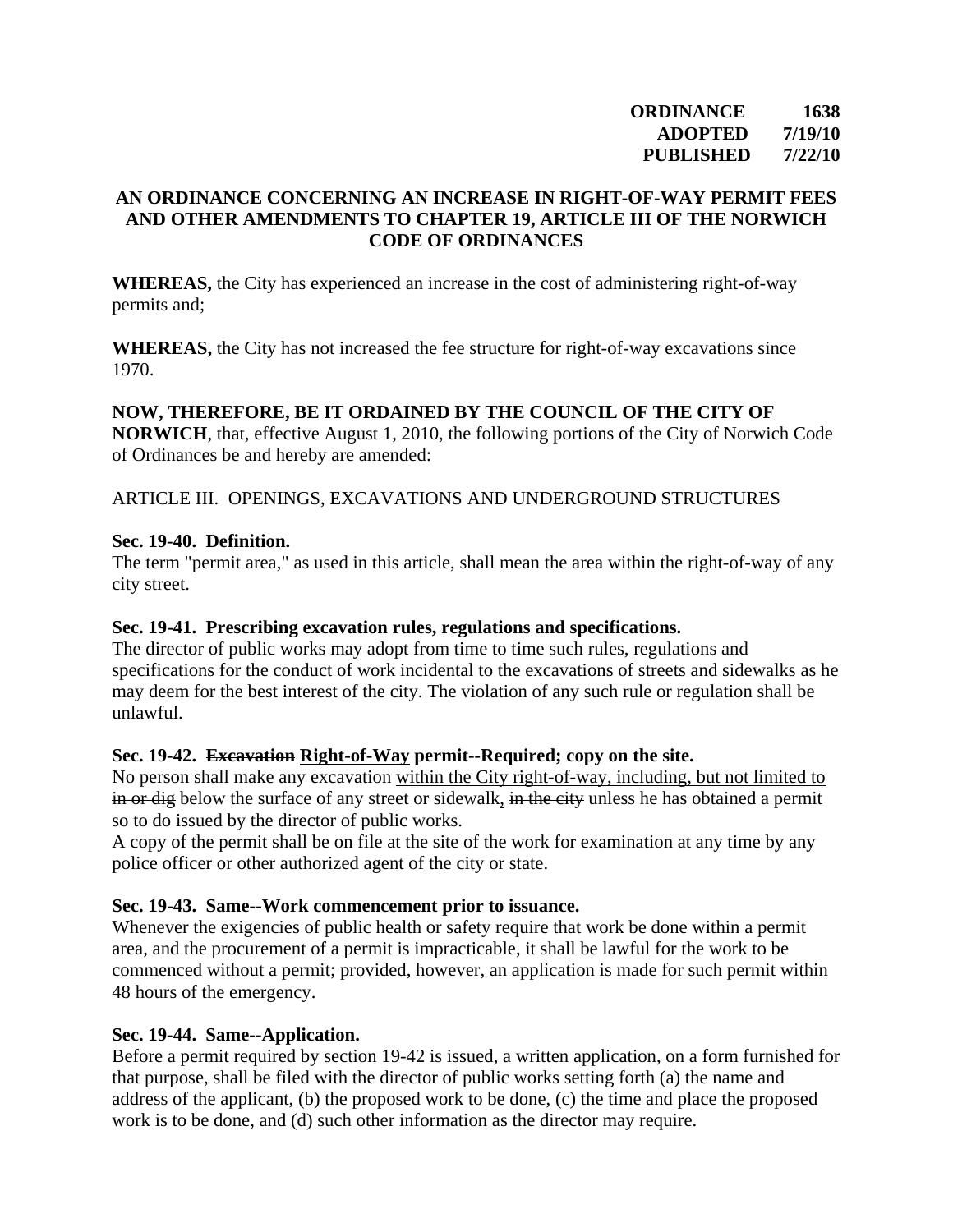## **Sec. 19-45. Same--Fees.**

(a) Upon filing the application required by section 19-44, each applicant, except the department of public utilities of the city, shall pay to the city a permit fee of \$10.00 \$50.00 for each opening or excavation within a permit area.

(b) In addition, each applicant shall pay to the city for openings or excavations in a paved surface and/or any sidewalk the a following repairing and inspection fees: fee of \$20 per square yard.

# TABLE INSET:

| -Type of Surface                                        | Fee Per<br>Sq. Yd. | Minimum Fee<br>For Opening |
|---------------------------------------------------------|--------------------|----------------------------|
| Oiled gravel surface                                    | \$5.00             | \$10.00                    |
| Concrete                                                | 40.00              | 25.00                      |
| Crushed stone, with asphalt penetration                 | 10.00              | 20.00                      |
| Concrete or brick base with bituminous concrete surface | <del>10.00</del>   | 35.00                      |

# **Sec. 19-46. Same--Time of work commencement under.**

No permit shall be valid unless the work specified therein shall be commenced within a period of 15 days from the date of issuance, but a renewal thereof may be obtained without additional charge by filing a statement containing the reason for the delay.

# **Sec. 19-47. Indemnity bond.**

The director of public works shall may require such permittee to file a surety bond, public liability policy, or other form of security satisfactory to the purchasing agent in a sum sufficient to indemnify the city for any liability incurred by it as a result of the exercise of such permit.

## **Sec. 19-48. Continuous work, required; backfilling; installation of permanent paving.**

All work under this article shall proceed uninterrupted to the completion thereof, and such openings or excavations shall be immediately backfilled, in accordance with the rules and regulations adopted by the director of public works.

Permanent paving shall be constructed by the city within 60 days after installation of temporary paving. If, within one year, defects shall appear as a result of improper backfilling by the applicant, the applicant shall reimburse the city for the cost of necessary repairs or the City may seek reimbursement from the indemnity bond.

# **City Manager Alan H. Bergren**